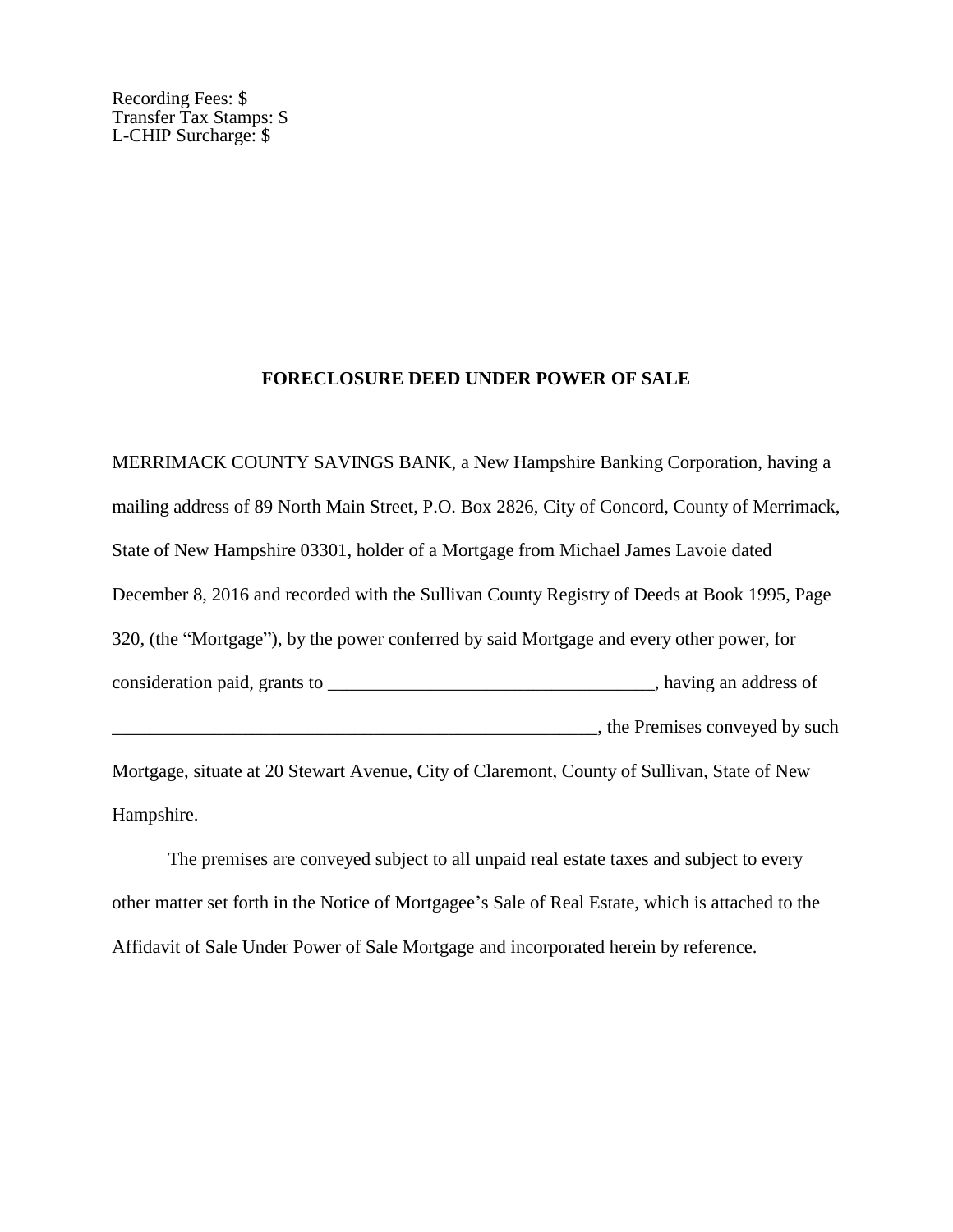|                                                                                                 | IN WITNESS WHEREOF, _________________________________ has caused this deed to be |
|-------------------------------------------------------------------------------------------------|----------------------------------------------------------------------------------|
|                                                                                                 |                                                                                  |
|                                                                                                 |                                                                                  |
| WITNESS:                                                                                        | MERRIMACK COUNTY SAVINGS BANK                                                    |
| By:                                                                                             | <u> 1980 - Andrea Andrew Maria (h. 1980).</u>                                    |
| <b>STATE OF NEW HAMPSHIRE</b>                                                                   |                                                                                  |
| $2022$ by<br>$\frac{1}{\sqrt{1-\frac{1}{2}}}\$ on behalf of $\frac{1}{\sqrt{1-\frac{1}{2}}}\$ . | The foregoing instrument was acknowledged before me, this ______ day of          |

 $\overline{a}$ Justice of the Peace/Notary Public My Commission Expires: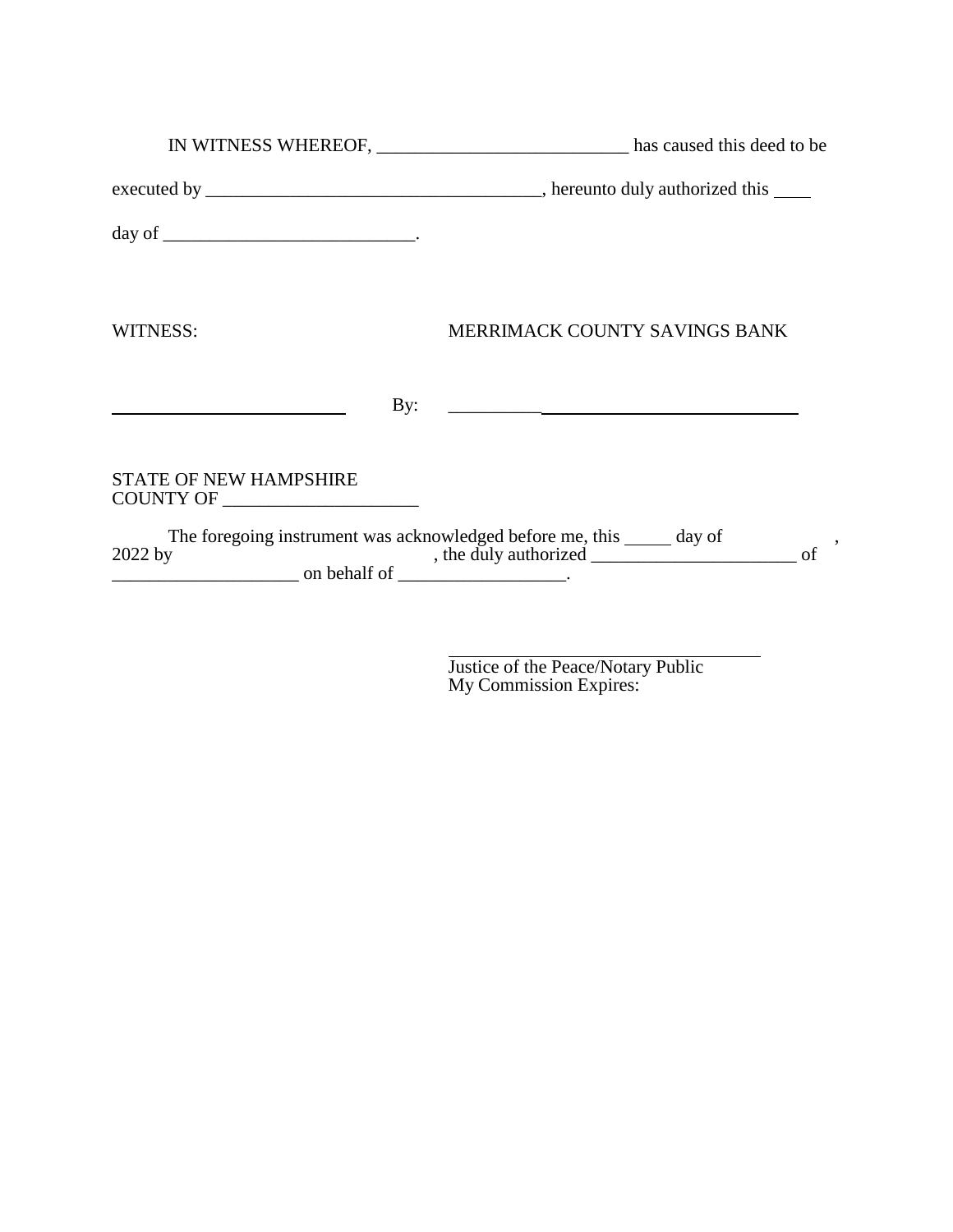## **AFFIDAVIT OF SALE UNDER POWER OF SALE MORTGAGE**

I, Craig S. Donais, Attorney at Wadleigh, Starr & Peters, PLLC for Merrimack County Savings Bank, grantor in the foregoing deed, on my oath, do depose and say that the principal and interest secured by the mortgage referred to in the foregoing deed was not paid or tendered or performed when due, and that I caused to be published on March \_\_, 2022, March \_\_\_, 2022 and March \_\_\_, 2022, in the New Hampshire Union Leader, a newspaper of general circulation within the town and county in which the mortgaged premises are situated, published at Manchester, in the County of Hillsborough, New Hampshire, a notice, a true copy of which is attached hereto (the "Notice").

And I further on oath say that I sent a copy of the Notice on February 3, 2022, by certified mail to the Mortgagor, at 7 Morgan Drive, Bow, Merrimack County, New Hampshire, Mortgagor's last known address. And I further on oath say that on February 3, 2022, I sent a copy of said Notice by certified mail to the following parties at the address set forth below:

City of Claremont, City Clerk/Tax Collector, 58 Opera House Square, Claremont, New Hampshire 03743.

And I further on oath say that pursuant to the Notice, at the time and place therein appointed, James R. St. Jean Auctioneer, acting as agent for the grantor, sold the mortgaged premises at public auction to  $\Box$ \_\_\_\_\_\_\_\_\_\_\_\_\_\_\_\_\_\_\_\_\_\_\_\_\_\_\_\_\_\_\_\_\_\_\_ Dollars (\$\_\_\_\_\_\_\_\_\_\_\_\_\_\_\_\_\_\_\_\_) bid by it, being

the highest bid made therefore at said auction.

And I further on oath say that, to the best of my knowledge, none of the interested parties was in the military or other service of the United States of America at the time of the foreclosure or within one (1) year prior to the foreclosure or entitled to protection under the terms of the Servicemembers Civil Relief Act.